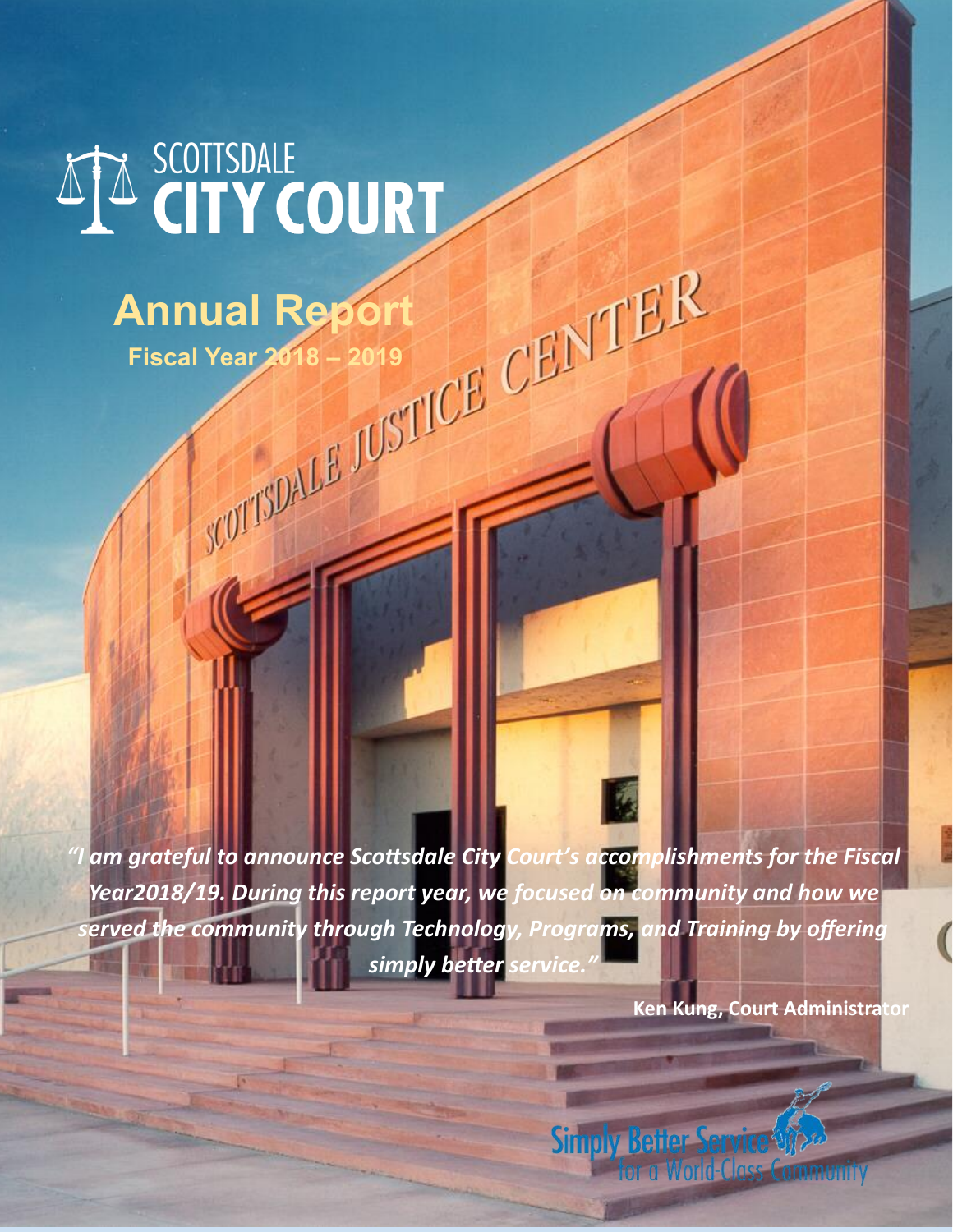#### *…Stats at a* **GLANCE**

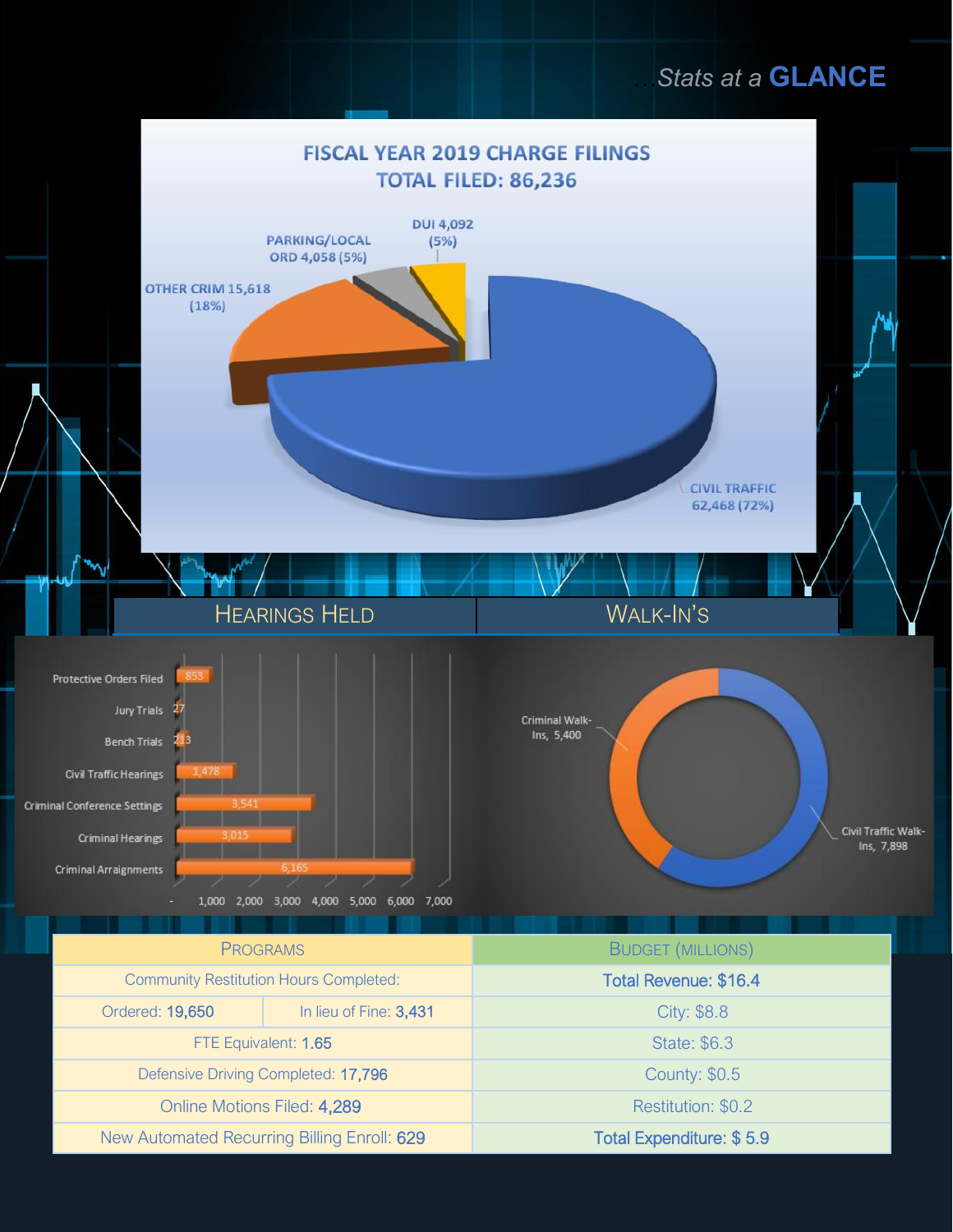#### *…Simply Better Service through* **TECHNOLOGY**

#### **ONLINE DISPUTE RESOLUTION**

This pilot program allows defendants from out-of-state, resides more than 100 miles away from the court, and/or experiencing a medical condition that prevents them from attending court; an opportunity to resolve their criminal cases online without the need to appear in court. This program enables defendants to receive their paperwork via online and allows for a faster delivery method than the standard mail. Defendants will be sent a text and/or email with a link to the website portal used for case resolution. The court, defendant, prosecutor and officer can upload and view documents needed for court proceedings. The parties can also communicate back and forth in this portal, including the court having the ability to upload hearing notices and post sentencing documents

ODR STATS Cases Entered to ODR: 86 Cases Completed: 40 Cases Pending: 46



#### TABLET USE...

Using iPads the Court is able to extend its access to the Court through Remote Hearings, Appearances, and Records Requests.

Remote Hearings – The Court partnered with a local domestic violence shelter and the Scottsdale Police Crisis Intervention Team, to allow victims of crime to obtain a Protective Order remotely without having to appear in person.

Jail Court Proceedings – Scottsdale City Court can hold In-Custody hearings via FaceTime. The Judge, located in the courthouse, can speak to the Defendant, located in the city jail, and conduct the hearing as if they were in front of the judge.

Records Requests - The public can now make an appointment to come in or appear at a window to view court records via an iPad. The Court no longer needs to print documents for viewing. Staff can now pull up the requested documents on the iPad and the requester can read, scroll and zoom, and request the document to be printed.

#### MVD KIOSK & REAL TIME DISPOSITION

Utilizing the MVD Kiosk located in the court's lobby and working with Motor Vehicle Division (MVD), Scottsdale City Court has a pilot program that assists customers with getting their license reinstated without the need to travel to MVD. In certain circumstances, when a defendant resolves their defaulted traffic offense, the Court contacts MVD to report resolution in real-time. The defendant can then use the MVD Kiosk in the court's lobby to get their license reinstated. This service provides customers a convenient and effective solution to reinstating their license while saving them time and making them compliant with the court and MVD.

#### LOBBY QUEUING SYSTEM

The Court went through an RFP process replaced its lobby queuing system, with a new lobby management software. The new software called Q-Flow, is a total solution package that strives for customer experience optimization. Q-Flow electronically manages the dispensing and call of numbers, and also provides the customers the ability to make online appointments. Customers are able to receive text notifications and see live lobby wait times online.



**WAIT TIMES AND APPOINTMENTS** 

| <b>Service</b>    | # Waiting      | Avg. Wait |
|-------------------|----------------|-----------|
| Cashier           | $\overline{z}$ | 0:04:25   |
| General Questions | 13             | 0:03:22   |
| Human Services    | ö              | 0:00:00   |
| Post Bond         | ρ              | 0:00:00   |
| Protective Orders | ò              | 0:00:00   |
| See Judge         | ö.             | 0:00:00   |
| Submit Documents  | $\alpha$       | 0:00:00   |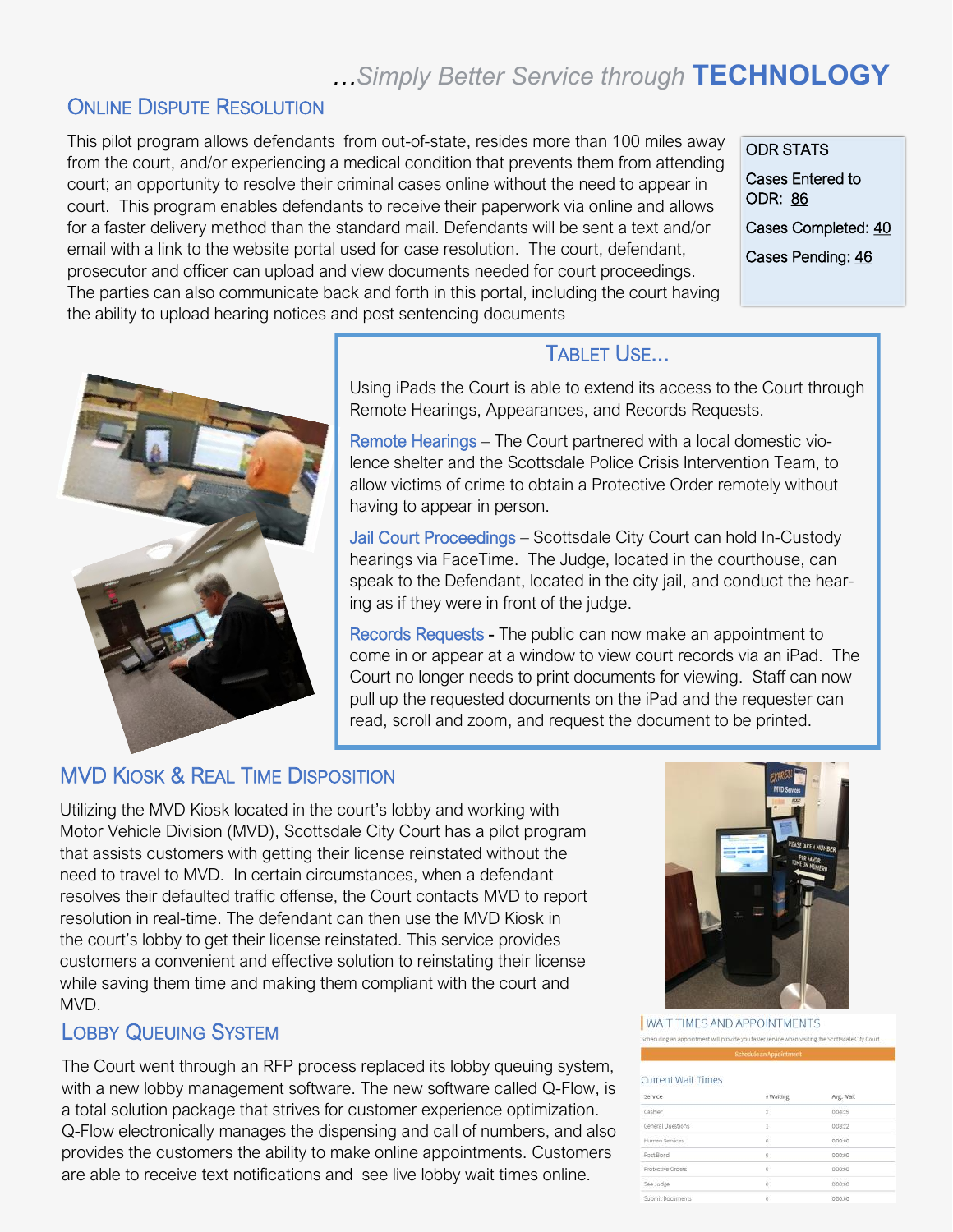#### *…Simply Better Service through* **PROGRAMS**

#### DOMESTIC VIOLENCE COURT

This is a specialty court that follows the problem-solving court model seeking to reduce recidivism and increase compliance with the court's treatment orders. All offenders convicted of a domestic violence related charge are required to participate in post-adjudication hearings called DV (Domestic Violence) Review. This court also seeks to improve the victim's court experience and victim safety by partnering with both prosecution and community-based victim advocates. For the fiscal year, there has been 352 hearings held to ensure court compliance.

#### VETERANS' COURT

East Valley Regional Veterans' Court – A collaboration of East Valley Municipal Courts and surrounding community veterans' services to offer a specialized court calendar dedicated to handle veterans' cases. The Veterans' Court program is designed to expedite access to veteran-specific resources such as benefits and treatment. *During this fiscal year, the court has referred 113 cases and successfully.*

Veterans' Stand Down - This large annual event is designed to provide services to veterans, including addressing fines/fees, warrants and license suspensions, as well as job placement services on site, free lunches, free haircuts and information about local social services.

Veterans' Stand Up - This event is designed to provide services to veterans, including addressing fines/fees, warrants and license suspensions, as well as job placement services on site, free lunches, free haircuts and information about local social services.

#### DUI ARRAIGNMENT

#### **CALENDAR**

This is a dedicated calendar designed to offer the defendant the opportunity to speak to a prosecutor as well as a public defender during their arraignment setting. Due to this model, 40% of the applicable cases this fiscal year was able to be resolved at arraignment.

#### HOMELESS COURT

The court participates in the Maricopa County Regional Homeless Court that focuses on resolving post-adjudicated misdemeanor (victimless offenses) and civil traffic cases for homeless individuals who primarily owe money for their offenses.

#### JUVENILE COURT

The court dedicates a calendar to hear cases for individuals under the age of eighteen years old. The court hears charges for juveniles that typically range from truancy and curfew violations, to possession or consumption of spirituous liquor. A parent or legal guardian must be present at all court appearances.

#### SCOTTSDALE YOUTH & FAMILY SERVICES

Scottsdale City Court in partnership with the City's Human Services, has created two offices to offer screening services and various programs. Screening includes substance abuse, alcohol, drug, and anger management. During this fiscal year, two new additional on-site services was added.

#### Shoplifting Theft Offender Program (STOP)

This program is for offenders convicted with misdemeanor shoplifting or theft offenses. The program includes an Intake/Screening performed within 1 month of the adult's initial Court Order and a 6-hour education program delivered through a written packet of materials. Since implementation in 08/2018, there have been 117 Orders for Intake/ Screening.

#### Anger Management Screening and Referral Program

This screening and referral program includes an assessment interview for Testing Your Anger Control, Adverse Childhood Experiences, and a survey of Adult Experiences. After the anger management screening, adults are referred to treatment providers in the community to complete 12, 18, or 24 treatment sessions. Since implementation in 10/2018, there have been 73 Orders for Intake/Screening.

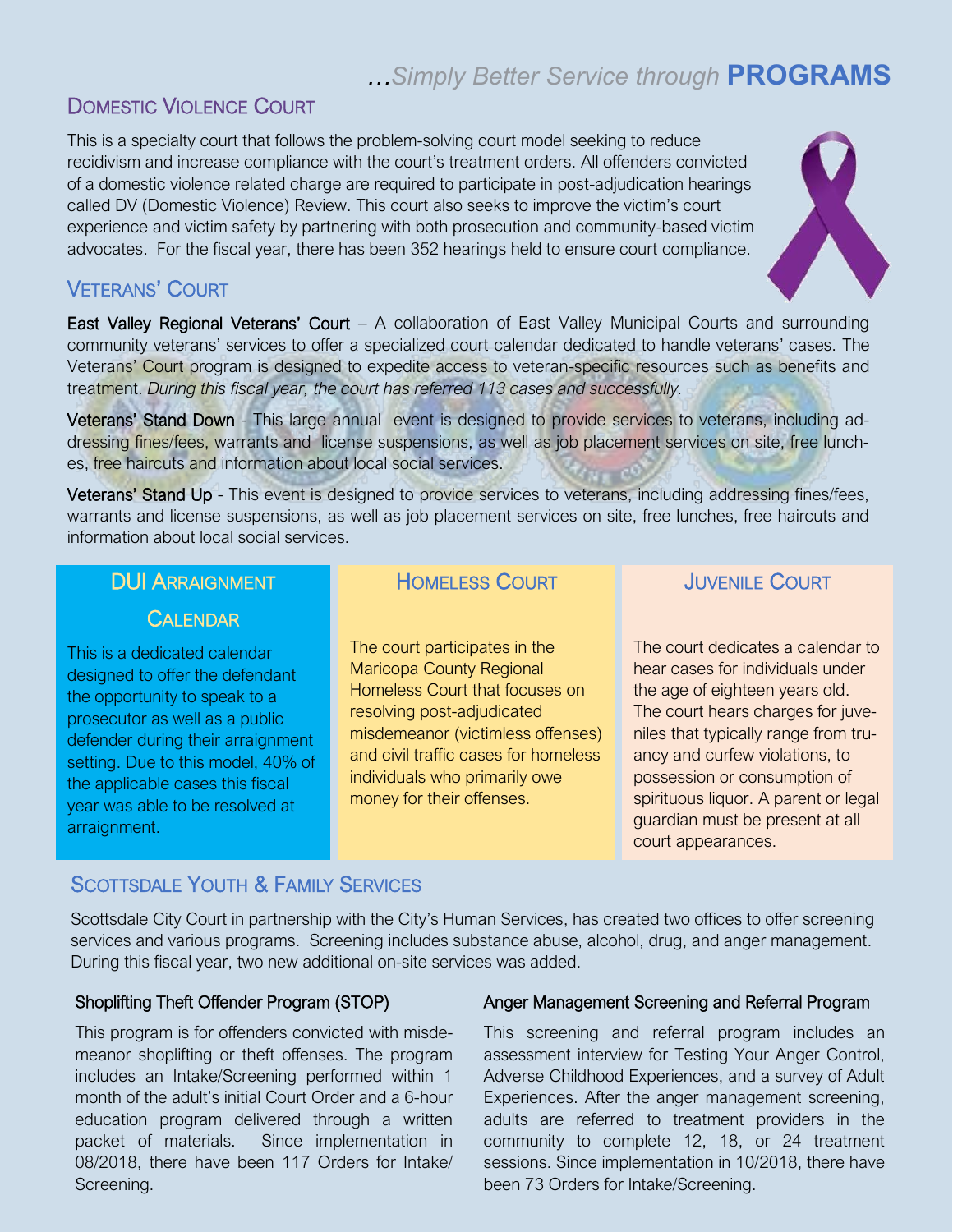#### *…Simply Better Service through* **TRAINING**

#### COMMITTEE ON JUDICIAL EDUCATION AND TRAINING (COJET)

Court employees are mandated to receive active annual training in accordance to the Arizona Code of Judicial Administration. For Calendar Year 2019:

Total hours of education received- 2,916

Total number of internal taught classes - 39

Total number of Guest Sponsored classes taught on-site – 9

All employees receive Ethics, Computer Network, Active Shooter Awareness, Responding to Building Threats, and Anti-Discrimination and Harassment Training as part of their required annual training.

#### COURT EDUCATION COMMITTEE

The Court formed a committee comprised of staff from all levels to focus on the development and coordinating of court education trainings. The committee's purpose is to *Effectively manage and sustain the Court's training program and to provide exceptional continuing education for staff based on operational and developmental needs.* 



#### JUDICIAL MEMBERSHIP AND MENTORSHIP

The Scottsdale City Court Judicial Bench presides over cases filed in the Scottdale City Court as their daily responsibilities, but also serve as mentors to other judges and standing members of AZ Supreme Court Committees. Below is a list of memberships and mentorships for this year:

- Mentor for New Judge Orientation
- Fellow of Judicial Engagement Network
- Speaker for 2019 Maricopa County Pro-Tem Justice of the Peace Conference
- Speaker for 2019 Annual Judicial Conference
- Speaker for 2018 Governor Office of Highway and Safety Judicial Traffic Conference
- Speaker for 2019 Arizona Justice of the Peace Judicial Conference
- Speaker for 2019 Arizona Magistrates Conference
- Member of Advisory Committee on Rules of Evidence
- Member of Committee on Impact of Domestic Violence and the Courts
- Member of American Bar Association
- Member of Arizona Bar Association